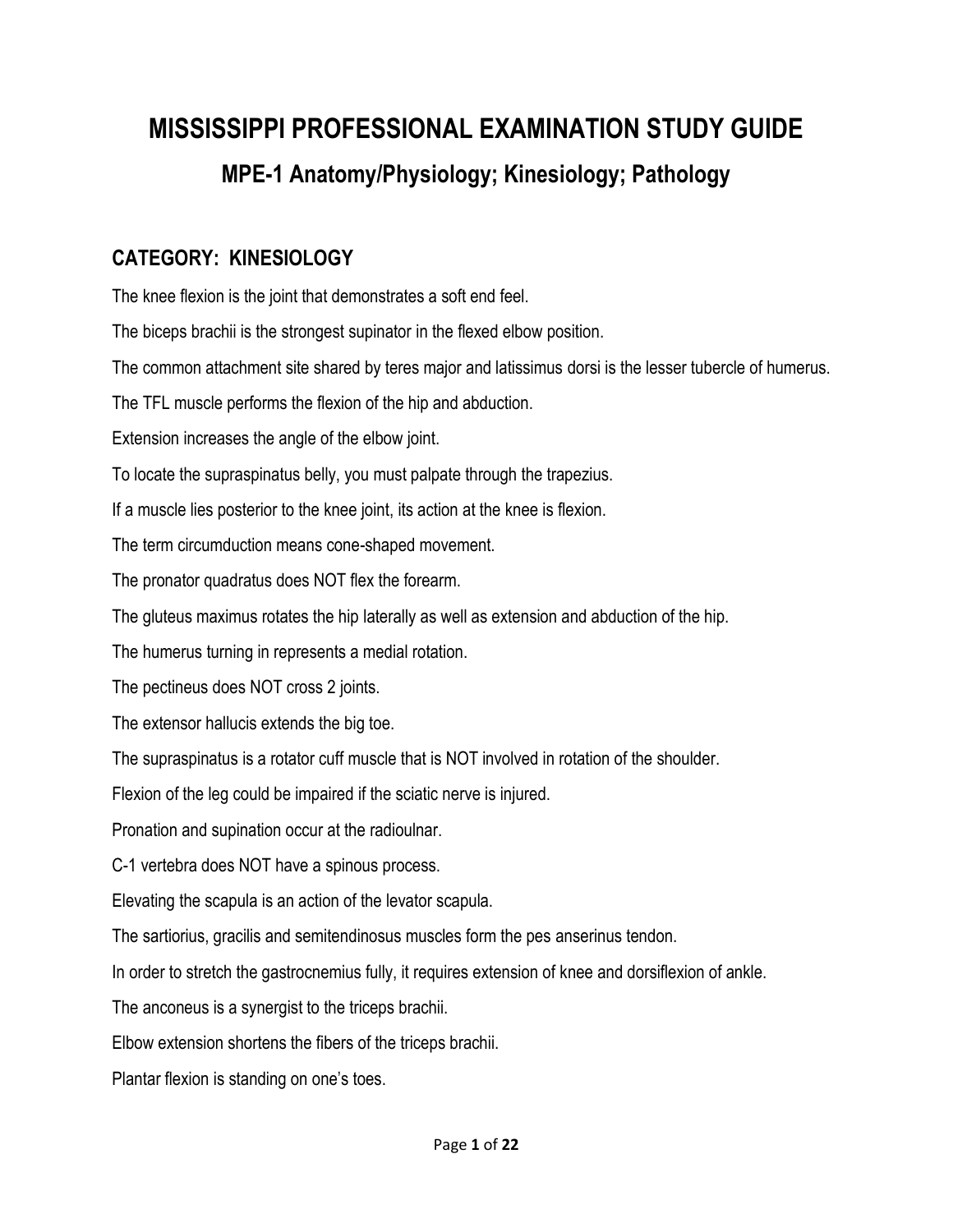One attachment site of the pectoralis minor is the coracoid process.

Flexion and abduction is the action of the tensor fascia latae.

The diaphragm is the primary muscle of respiration.

Concentric contraction of the triceps brachii causes an elbow extension.

The biceps brachii assists supination of the forearm.

The rectus femoris extends the knee at the leg.

The rectus abdominis creates the 'washboard' look.

Extension of knee is created by all of the muscles in the quadriceps group.

Extending the shoulder is an action of the teres major.

The biceps femoris flexes the knee and has an attachment site on the fibula.

Retraction is used to contract the rhomboids.

Modified hinge is the type of joint of the tibiofemoral.

If a person has the inability to abduct their shoulder, the deltoid may be damaged.

The levator scapula, sternocleidomastoid and scalene muscles are responsible for the flexion of the neck to the same side.

Contracting the neck flexors bilaterally would result from lifting the head when supine.

Iliopsoas initiates walking.

The gluteus maximus extends the femur.

The gluteus maximus abducts the thigh.

The suprahyoids forms a wall of muscle along the underside of the jaw.

With the client supine and the legs in a lateral rotation, the piriformis is one of the muscles in a contracted state.

The erector spinae is the most superficial muscle of the spine.

The anconeus assists in extension of the elbow.

Flexion of the hip is the main function of the psoas major muscle.

The gracilis is the most medial of the adductors of the thigh.

The sternoclavicular is the single attachment between the axial and appendicular skeletons.

The tibialis anterior dorsiflexes and inverts the foot.

Gracilis is the only adductor to cross the tibiofemoral joint.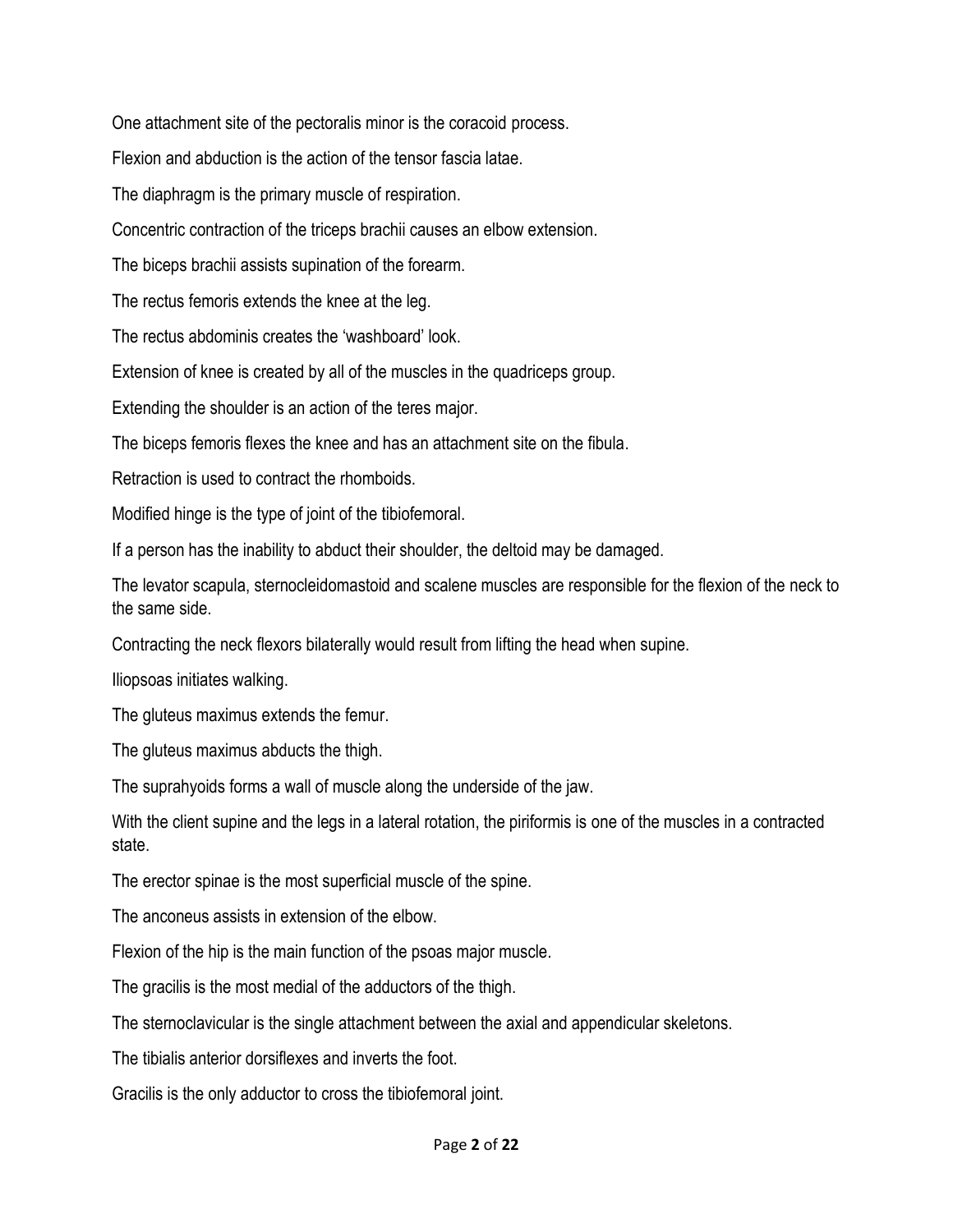Extension of the knee is the main function of the rectus femoris muscle.

The right multifidi and right rotatores muscles cause left trunk rotation.

Iliocostalis is the erector spinae muscle which is the most lateral.

The bilateral neck flexion is not an action of the upper trapezius muscrele.

Joints are defined as having two or more bones meeting by way of connective tissue.

The rhomboid muscles lie deep to the trapezius and superficial to the erector spinae muscles.

The scapula is an irregular, triangular shaped bone of the upper back.

The 3 bones that make up the shoulder complex are the scapula, humerus, and clavicle.

The ribs, sternum and coccyx does not belong with the appendicular skeletal system.

The platysma muscle tightens the fascia of the neck.

Abduction is the movement of the appendicular body part away from the midline of the body.

The rectus femoris anteriorly tilt the pelvis.

The hamstrings posteriorly tilt the pelvis.

The teres minor action of shoulder external rotation is an example of concentric contraction.

The levator scapulae muscles cause the head and neck to laterally flex to the same side and rotate to the same side.

The pivot is a type of synovial joints that allows only rotation in the transverse plane.

An example of a long bone is the humerus.

The anterior deltoid muscle performs the following actions: shoulder flexion, shoulder internal rotation, and shoulder horizontal adduction.

The latissimus dorsi action of the shoulder extension is an example of concentric contraction.

An example of a short bone is carpals of the wrist.

The serratus anterior is the muscle that lies along the posterior and lateral rib cage.

The ribs, sternum and coccyx belong with the axial skeletal system.

Another name for the lateral border of the scapula is called the axillary border.

Subscapularis is the rotator cuff muscle that inserts on the lesser tubercle.

A small, rounded process is called a tubercle.

The ball and socket is classified as a freely moveable joint.

The deltoid tuberosity is the insertion of the deltoid muscle.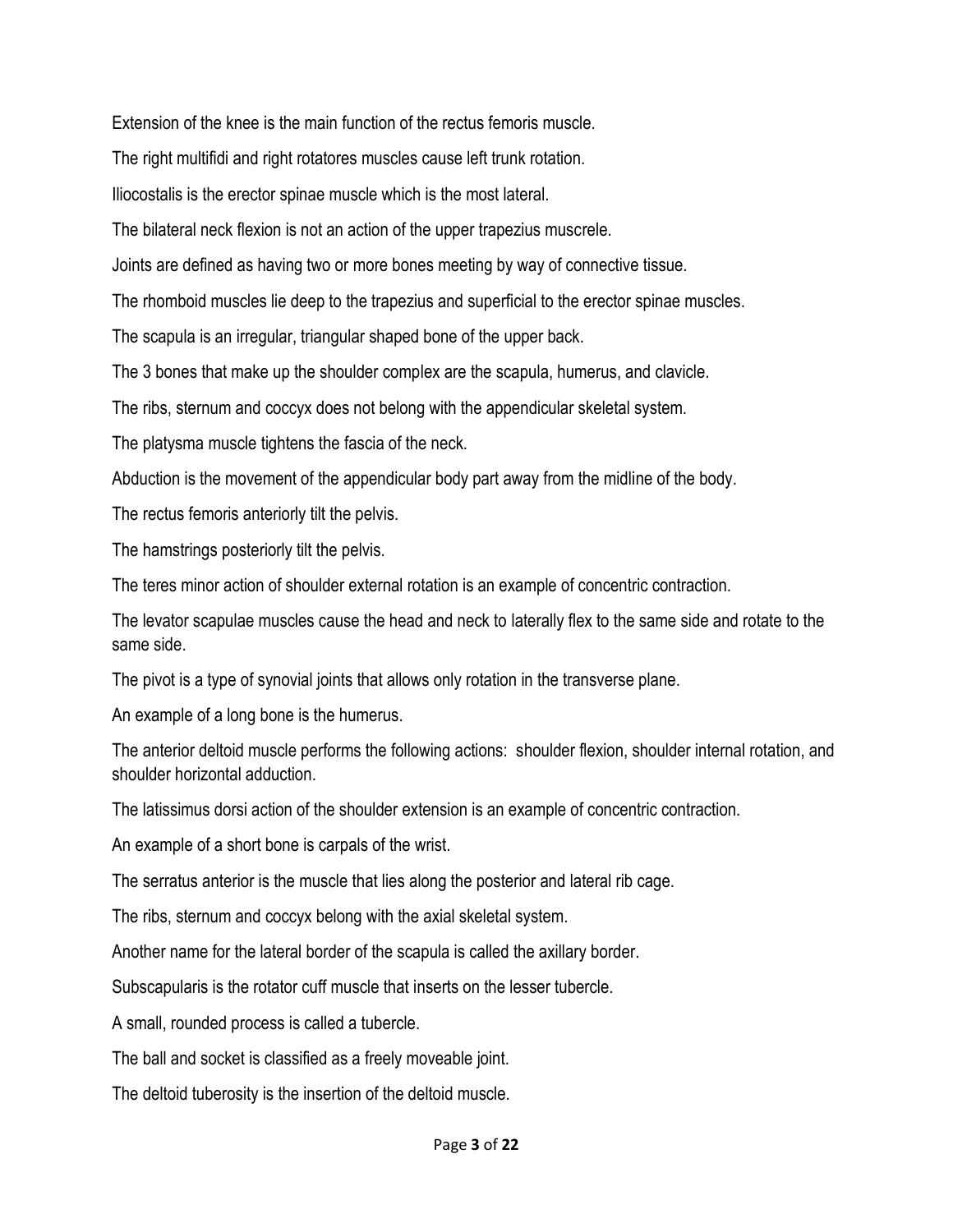The subscapularis is the rotator cuff muscle involved in internal rotation.

Rotator cuff muscles are supraspinatus, infraspinatus, teres minor, subscapularis.

The posterior deltoid muscle performs the following actions: shoulder extension, shoulder external rotation, shoulder horizontal abduction.

Rotation occurs in the transverse plane.

Trochanter is one of two large bony processes found only on the femur.

The synovial joint is classified as a joint by structure.

Flexion is the movement that bends and closes the angle of a joint.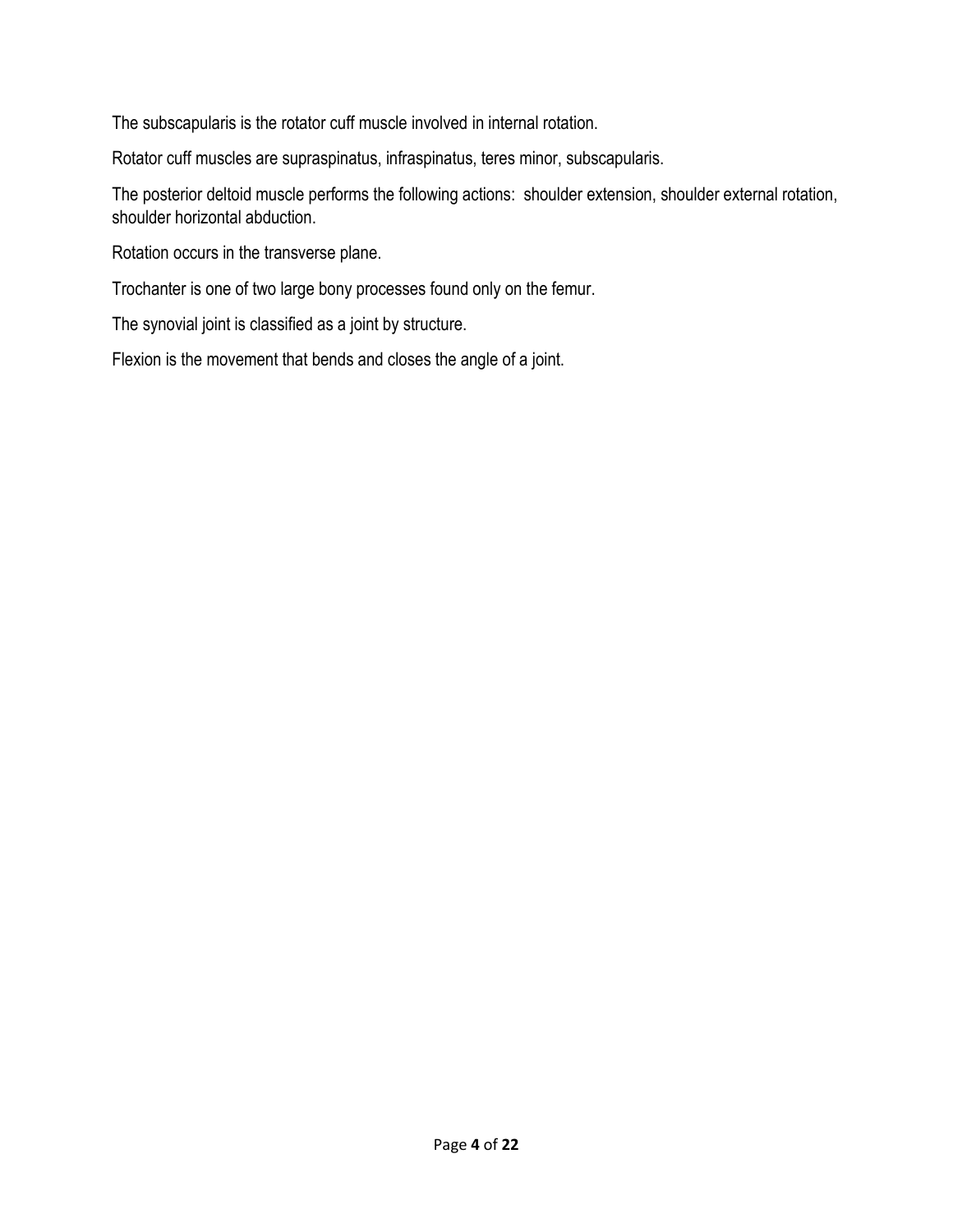## **CATEGORY: PATHOLOGY**

In the tinea corporis (contagious fungal infection) condition, massage is locally contraindicated.

Irregular and changing moles are the MOST dangerous.

A skin disease characterized by the appearance of comedos, papules, and pustules, especially during adolescence is called acne vulgaris.

Cold sores and fever blisters are caused by viruses.

Urine does NOT transmit HIV.

The pathology that causes numbness and weakness of the hand due to compression of the median nerve is called carpal tunnel syndrome.

Avascular osteonecrosis is type of bone disorder which leads to the disintegration of bone tissue and blood vessels.

Osteoarthritis is a condition in which synovial joints lose healthy cartilage. It is also called degenerative joint disease.

Poliomyelitis is caused by a virus.

A partial or incomplete dislocation is referred to as subluxation.

Disease that is distributed throughout the body is called systemic.

Paralysis of the tibialis anterior causes drop foot.

Observable indications such as abnormal pulse rate, fever, abnormal skin color, or physical irregularities are known as symptoms.

The most common cause of encephalitis is viral infection.

Menopause is the cessation of menstruation in the human female.

The study of disease is pathology, which could include any deviation from a normal, healthy condition.

If a person has diabetes and mellitus, a symptom would be glycosuria.

Atherosclerosis is the accumulation of plague in the walls of the arteries.

Hyperlordosis is an exaggeration of the lumbar curve of the vertebral column.

Shin splint syndrome affects the periosteum around the tibia.

If a client has scaly plaques and excessive rate of epithelial cell growth, it is known as psoriasis.

Osteoarthritis deals with degenerative changes in the bone.

Torticollis is associated with the neck.

A cebrovascular accident could give a patient hemiplegia.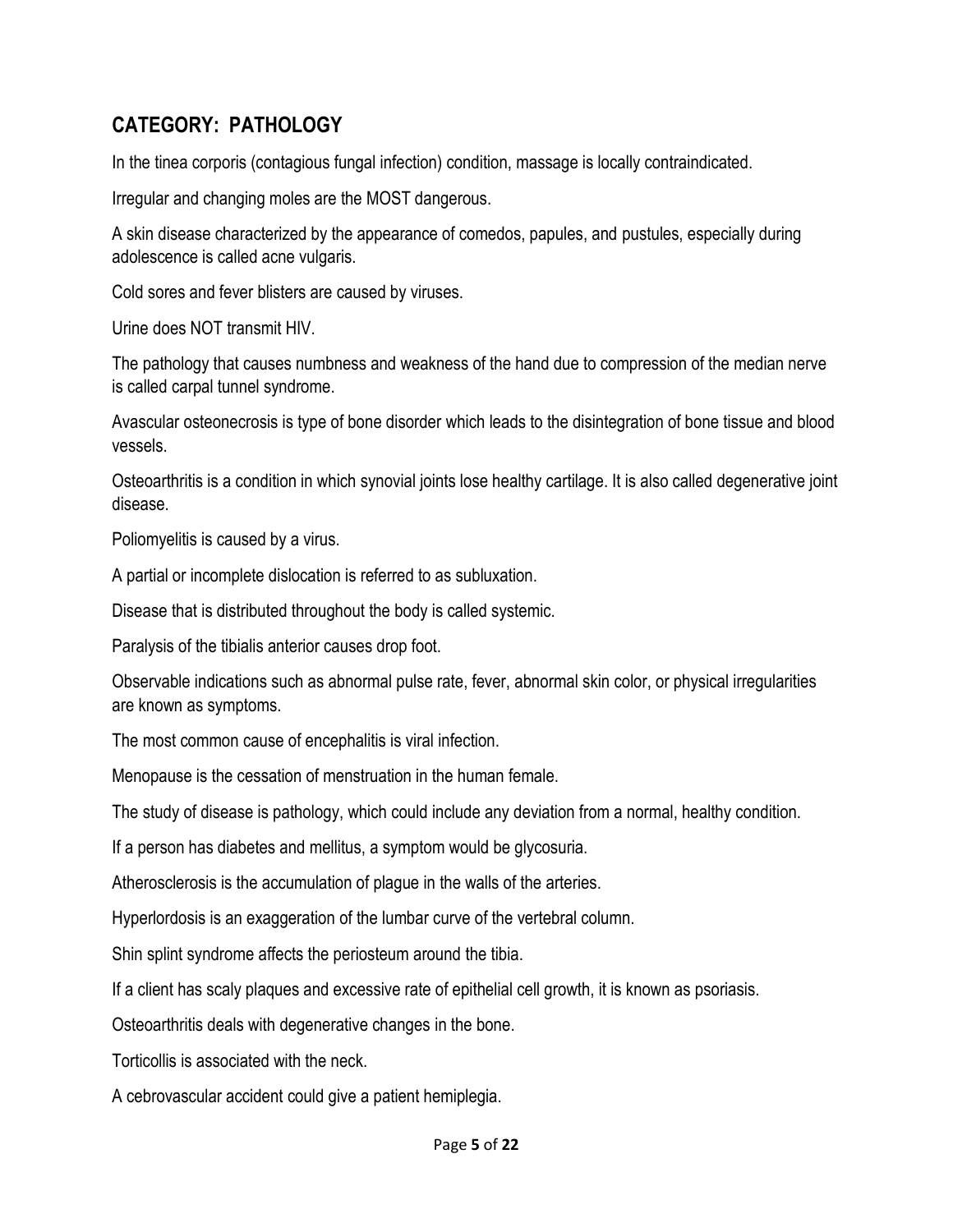A local dilation of an artery due to a weakening of its wall is/are called an aneurysm.

Fibromyalgia syndrome is a chronic pain syndrome with the development of a predictable pattern of tender point in muscles and other soft tissues.

Bulimia is known as the binge and purge condition.

Alzheimer disease is a degenerative disorder involving plagues and neurofibrillary tangles.

The word chronic means prolonged, long-term and gradual onset.

The loss of voluntary muscular control and sensation on one side of the body only is called hemiplegia.

Loss of breath, sweating and wheezing are symptoms of asthma.

Stimulating the peristaltic contraction of the large intestine is the BEST course of action to assist a client who is experiencing chronic constipation.

Congenital disorder characterized by progressive bilateral wasting of skeletal muscles is called duchene's muscular dystrophy.

If a client exhibits the major signs of an encephalitis infection, especially headache and fever, massage is systemically contraindicated.

When treating a client with pes planus, use deep gliding, kneading and friction on the calf muscles.

Athlete's foot is a contagious skin condition.

A disease of unknown origin is an idiopathic disease.

Varicose veins are due to dilated veins, causing their valves to become incompetent.

Osteoporosis is a condition characterized by loss of normal bone density and subsequent increased susceptibility of fractures.

When a client has fibromyalgia, it is best to assess the 'tender points' and tailor the treatment.

A pathogen is any disease-causing organism.

Rigorous circulatory massage is contraindicated for clients who tend to form clots.

The facial nerve can be affected when a person has excessive tearing from one eye and drooping from one side of the mouth.

Massage for clients with Alzheimer disease can improve quality of life while not affecting the disease process.

Multiple sclerosis is degeneration of myelin sheath.

A hiatal hernia involves esophagus and stomach.

A genetic disorder that impairs blood-clotting mechanisms and may result in excessive bruising is called hemophilia.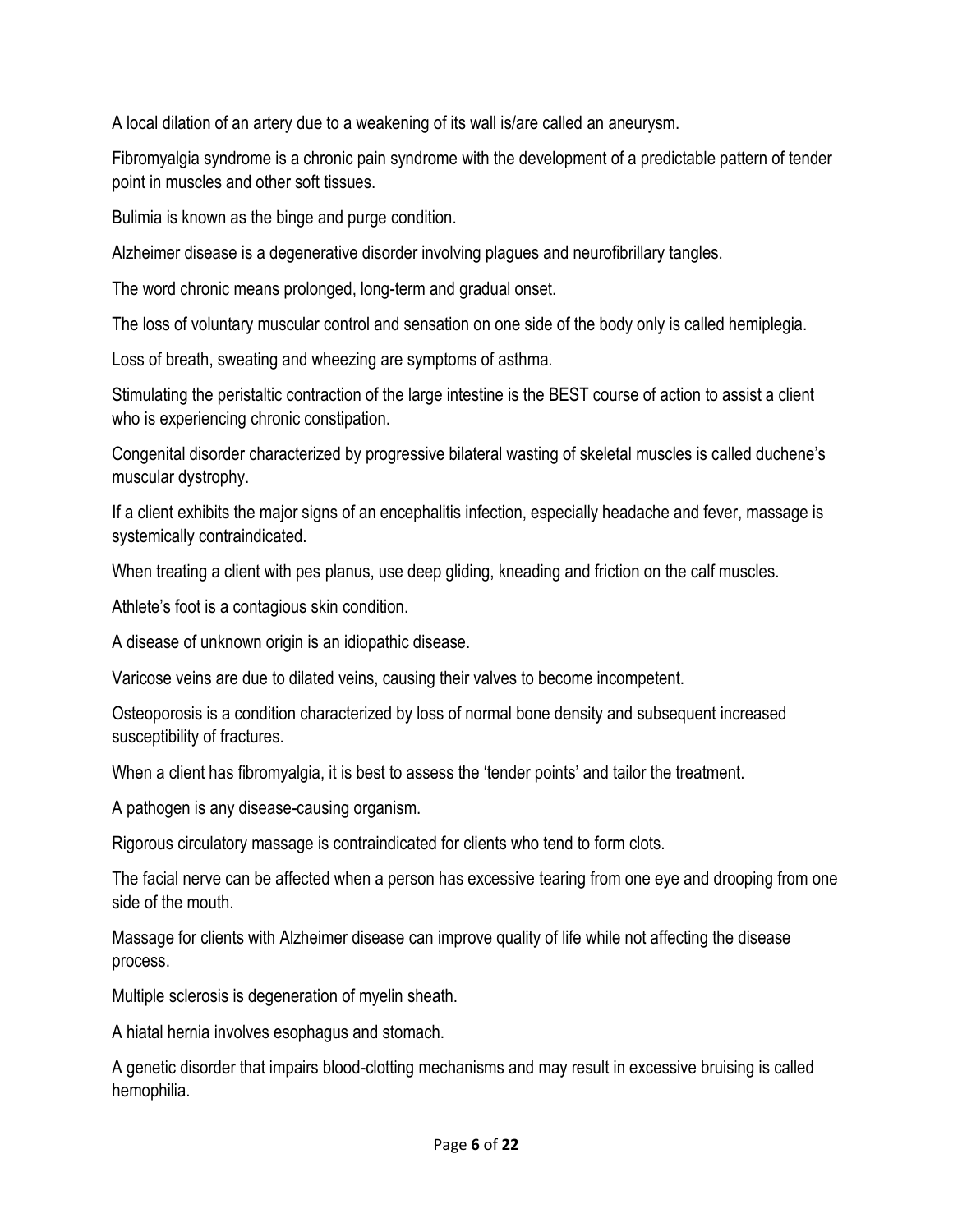Verruca is a wart.

Rheumatoid arthritis is an autoimmune, inflammatory joint condition.

When a person injures a ligament, they have suffered a sprain.

A person suffering from severe allergies could best be treated by an administration of glucocorticoids.

When the heart of a person stops, this is called myocardial infarction or cardiac arrest.

High blood pressure is also called hypertension.

A contagious disease affecting the global population is a pandemic.

Carcinoma is a cancer that begins in the epithelium of the body.

Impetigo is a contagious skin pathology.

Rheumatoid arthritis is described as being an autoimmune disease and could be considered to be contraindicated for some massage techniques, excluding cryotherapy.

If a client has cystitis they will probably urinate frequently.

The facial nerve is affected when a client has Bell's palsy.

Gout is a type of arthritis that is caused by accumulation of uric acid in the blood.

An acute inflammatory eruption of highly painful vesicles on the trunk of the body is called herpes zoster.

If a person experiences weight gain, fatigue, cold intolerance, depression, and dry skin, they could be diagnosed with hypothyroidism.

A chronic, progressive nervous disease characterized by the destruction of the myelin sheath is called multiple sclerosis.

Edema due to post-acute musculoskeletal injury indicates circulatory massage.

Arteriosclerosis may be caused by high fat diets, smoking, and genetic predisposition.

Hemorrhage, embolism and thrombosis may be etiologic factors of a stroke.

Urticaria would be caused from allergens.

Idiopathic stands for no known cause.

Rheumatoid arthritis is autoimmune and has no specific cause of origin.

Causative factors or origins of disease are its etiology.

A chronic brain disorder characterized by recurring attacks of abnormal sensory, motor, and psychological activity is called epilepsy.

Endometriosis is characterized by painful menstruation due to endometrial tissue outside the uterus.

Bell's Palsy affects the face.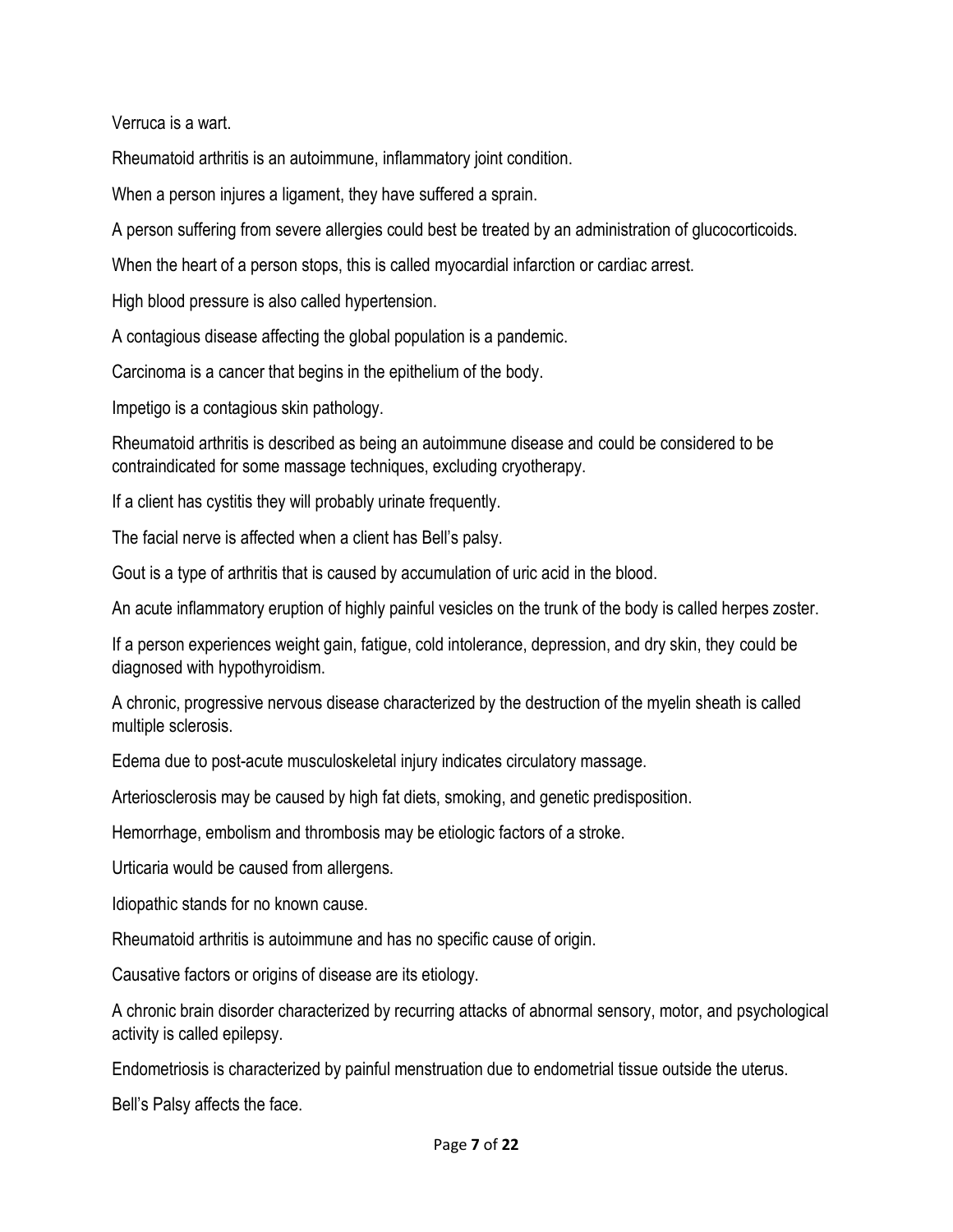A contagious superficial skin infection marked by vesicles or bullae that becomes pustular is called impetigo.

Hemorrhoids can best be described as varicose veins in the rectum.

Good practices for a massage therapist includes hand washing with soap and water to get rid of dirt and transient bacteria, creating an environment where nothing that one client touches directly or indirectly is touched by another client, and cleaning and caring for surfaces and equipment appropriately.

Herpes is considered a contagious disease.

Diabetes insipidus is a result of low antidiuretic hormone levels.

Cancer is the uncontrolled replication of malignant cells into tumors.

The median nerve is affected in carpal tunnel syndrome.

Psoriasis is indicated for massage when not acutely inflammed.

A client has several raised, red rings on his trunk. They are paler in the middle. He reports they are mildly itchy. This is tinea corporis, a contagious fungal infection.

Systemic and contagious infections contraindicate massage.

A chronic nervous system disease characterized by progressive muscle rigidity and involuntary tremors is Parkinson's disease.

Malignant melanoma are skin cancers that exhibits lesions having irregular borders and a diversity of colors.

Fever is contraindicated for massage.

Out of the types of hepatitis common to the United States, Type A is the least fatal.

The arthritic phase of Lyme disease involves severe inflammation of joints. During this acute inflammation phase, massage is contraindicated.

If a pigmented fleshy growth of skin is noted in a client, you should avoid the area.

Parkinson's disease affects basal ganglia.

Massage for a client with psoriasis is indicated and may benefit the client from the use of a highly emollient cream such as shea or cocoa butter.

Osgood-Schlatter disease occurs in the tibia.

A condition of the heart produced by a lack of oxygen (ischemia), which does not actually kill cells is called angina pectoris

A fracture is NOT a type of arthritis.

Headaches are NOT a warning sign of cancer.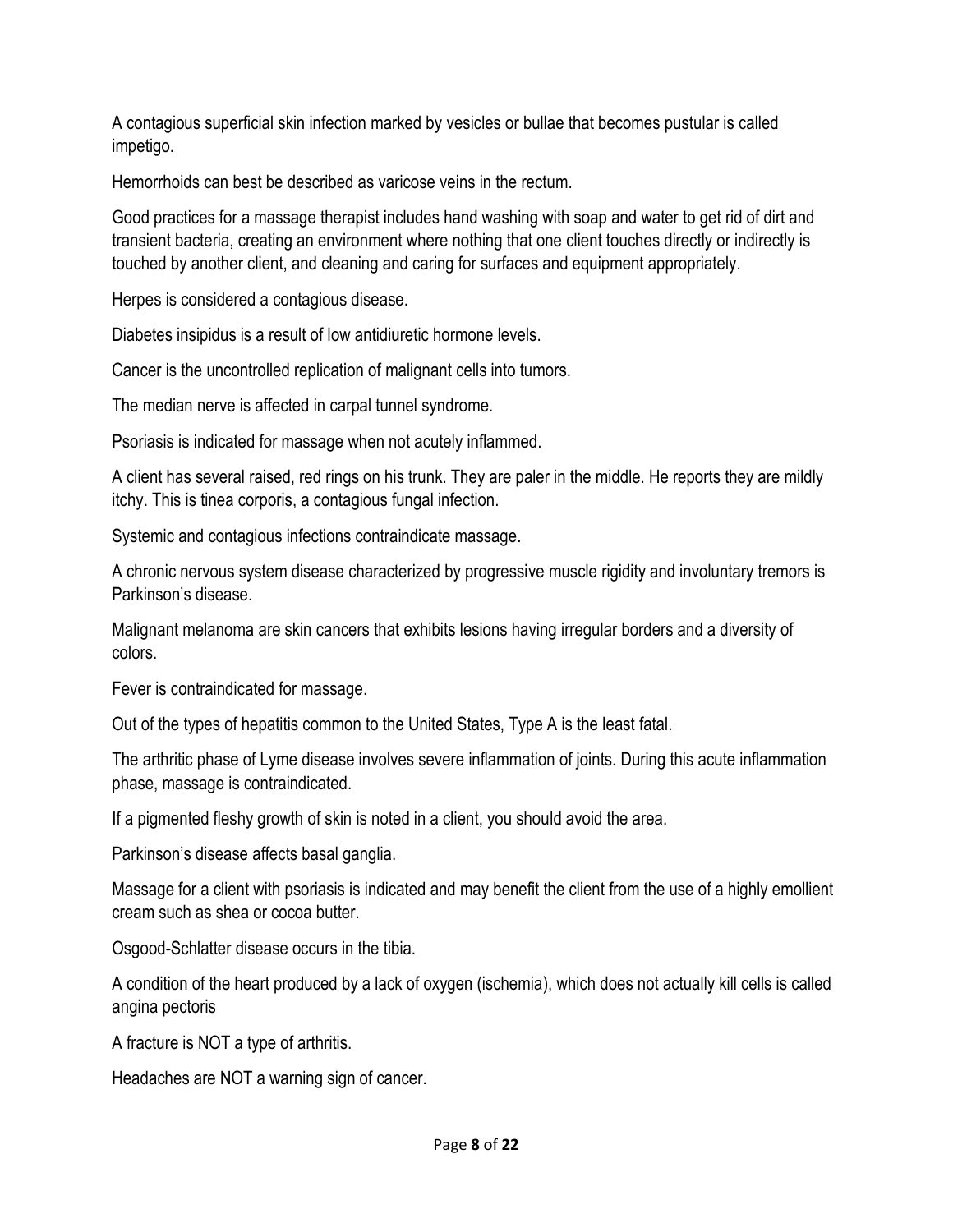A chronic non-contagious, autoimmune skin disorder BEST defines psoriasis.

Cellulitis is a systemic streptococcal infection that begins in a skin wound or boil.

The synarthrotic joint classifies as a joint of function.

Another word for the long bone is the shaft of the diaphysis.

A bundle of muscle fibers is called fascicle.

The articular cartilage is located at the contacting surfaces of the bones.

Osteoporosis is the condition marked by the removal of calcium deposits from the bones faster than it can be replaced.

You are at the finish line of a 10K on a hot, humid day. The athlete on your table is having a cramp in her calf. The best strategy is to apply firm pressure (compression) on the belly of the muscle.

Osteoporosis cannot be controlled by age, gender and ethnicity.

An over-exaggerated lumbar curve is called hyperlordosis.

Another name for adhesive capsulitis is frozen shoulder.

Your client comes in for his massage and this morning he woke up with one foot visibly swollen, red and extremely painful to the touch. Your best course of action is to reschedule his massage and encourage him to see a primary care doctor as soon as possible.

Another term for joint replacement surgery is arthroplasty.

Hips, shoulders, and knees are the most frequently surgically replaced joints.

Osteoarthritis is most likely to be the result of age, repetitive pounding stress and being overweight.

Stretching and ripping of fibers is what happens when a person sustains a strain.

Pain, heat, redness, swelling, loss of joint function are the major signs and symptoms of sprains.

Compartment syndrome develops when the pressure inside a fascial partition of the lower leg rises to the point that tissue can be damaged.

Mild or sharp pain at the site and a palpable bulge near the groin are major signs and symptoms of an inguinal hernia.

Plantar fasciitis is usually most painful with the first few steps after a period of rest.

Carpal tunnel syndrome is signs and symptoms brought about by entrapment of the median nerve.

Lifting with your back and twisting is most likely to cause a back injury.

Injured discs protrude posteriorly.

A client has many trigger points, so many that they cannot function well. They have pain and weakness in affected muscles and they are prone to injury. Fibromyalgia syndrome may be present.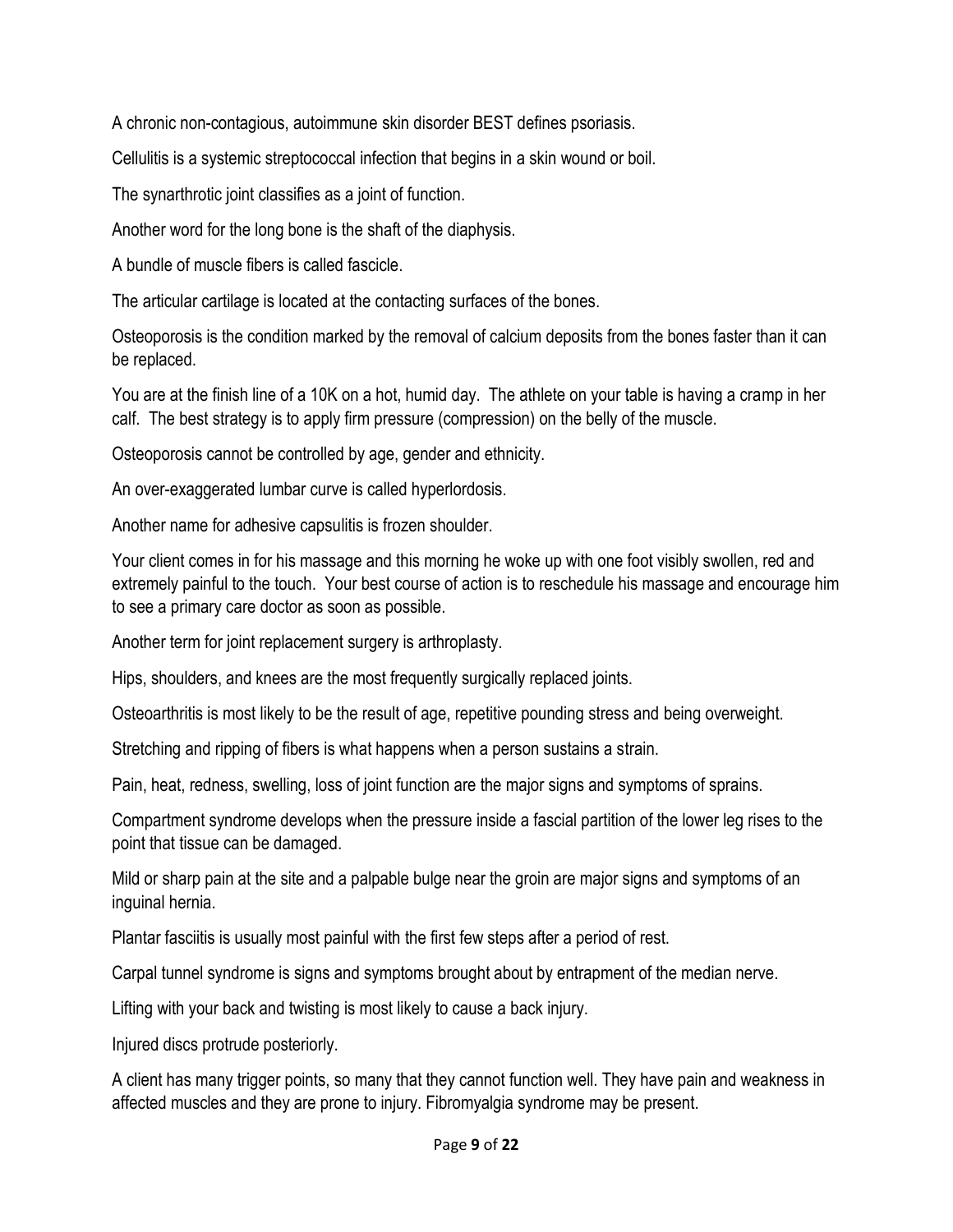Bursitis is usually due to repetitive stress.

Stress fractures are when the bone develops many tiny hairline cracks from repetitive percussive force.

Whiplash is a collection of injuries associated with a trauma that causes the head to whip back and forth.

Efferent neurons in the dorsal horn of the spinal cord are NOT part of the reflex arc.

Euphoria is NOT a major caution when dealing with patients with a neurological disorder.

The purpose of myelin is to speed nerve conduction and provide electrical insulation.

State of constant euphoria is NOT a characteristic of clients with Alzheimer's.

A consequence of the nervous system damage that occurs with ALS is atrophy of skeletal muscles.

The most common primary symptoms of Parkinson's disease are resting tremor, bradykinesia, and rigidity.

Tremors usually affect the hands, face, and head.

Psychotic, season, premenstrual and postpartum are different forms of depression.

A stroke can display hemiplegia, numbness, and visual field loss.

A stroke is also called a brain attack or CVA, which is damage to brain cells due to oxygen deprivation.

Anorexia and bulimia affect women the most.

Oxygen shortage to the brain can be due to blockage or bleeding of an artery.

When a person has a spinal cord injury, they are likely to have some motor and sensory paralysis anywhere below the level of the injury.

Spastic paralysis is a sign of injury to central (upper) motor neurons.

In an ischemic stroke a blood clot forms in an artery, then fragments get caught downstream, depriving brain tissue of oxygen.

Spina bifida is a neural tube defect that leads to a failure of the vertebral arch to close at one or more levels.

Insufficient access to oxygen is a contributor to cerebral palsy that occurs at birth.

Seizure disorder involves uncontrolled neuronal activity leading to increasing electrical discharge in the brain.

Benign paroxysmal positional vertigo (BPPV) involves tiny crystals that should be in the vestibule of the inner ear fall out of place, causing the vestibular nerve to misfire, triggering extreme vertigo.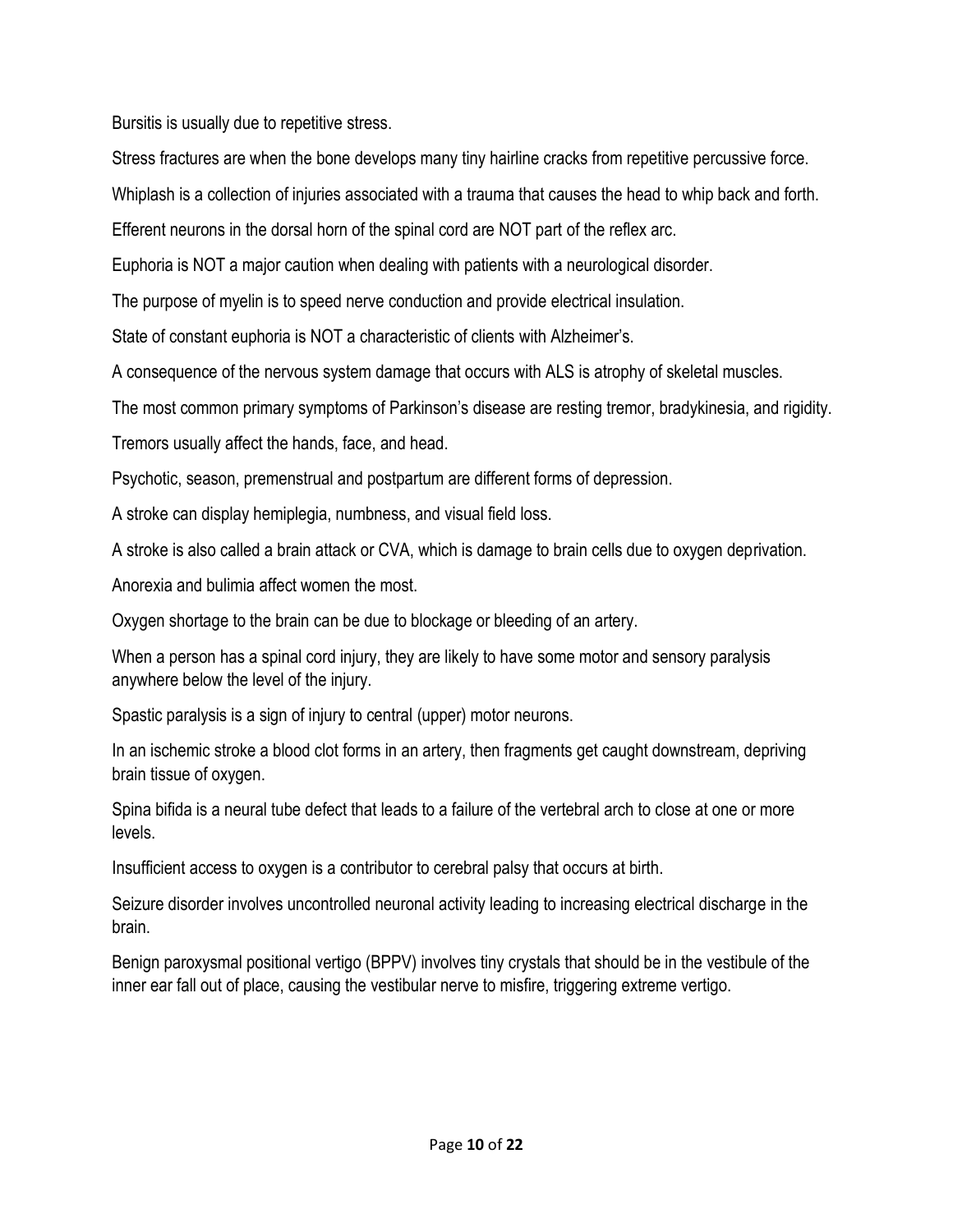## **CATEGORY: ANATOMY AND PHYSIOLOGY**

120 systolic/80 diastolic would indicate "normal" blood pressure. Fascia does NOT go in a vertical direction only. Exchange of gases is the function of the alveolus. The mitral valve is also known as the bicuspid valve. Thin-walled upper heart cavities that receive blood from veins are called atria. The 'master gland' of the endocrine system is the pituitary. Fascia is the name of the loose connective tissue that is around every muscle fiber. The breaking of foods into smaller molecules with the release of energy is called catabolism. The kidneys control the composition and volume of blood. The thumb is a type of saddle articulation. The "pacemaker" of the heart is the SA node. The pulmonary vein takes blood from the lungs back to the heart. Blood type AB is termed the 'universal recipient." The structures found between a tendon and a bone are called bursae. The parasympathetic system is stimulated when doing meditation. Pivoting is a type of movement present in the proximal radio-ulnar joint. The hepatic artery takes blood to the liver. A small flat process is facet. Meninges are connective tissues that contain cerebrospinal fluid. The common peroneal nerve is a branch of the sciatic nerve. Connective tissue is the most abundant tissue in the body. Gas exchange between blood and the tissue is called internal respiration. The larynx is also known as the voice box. Anaerobic metabolism does NOT use oxygen. The correct order from superficial to deep layers of the skin is epidermis, dermis, and subcutaneous layer. The subscapularis muscle is mostly involved in the condition of frozen shoulder. Conductivity is NOT a characteristic of skeletal muscle.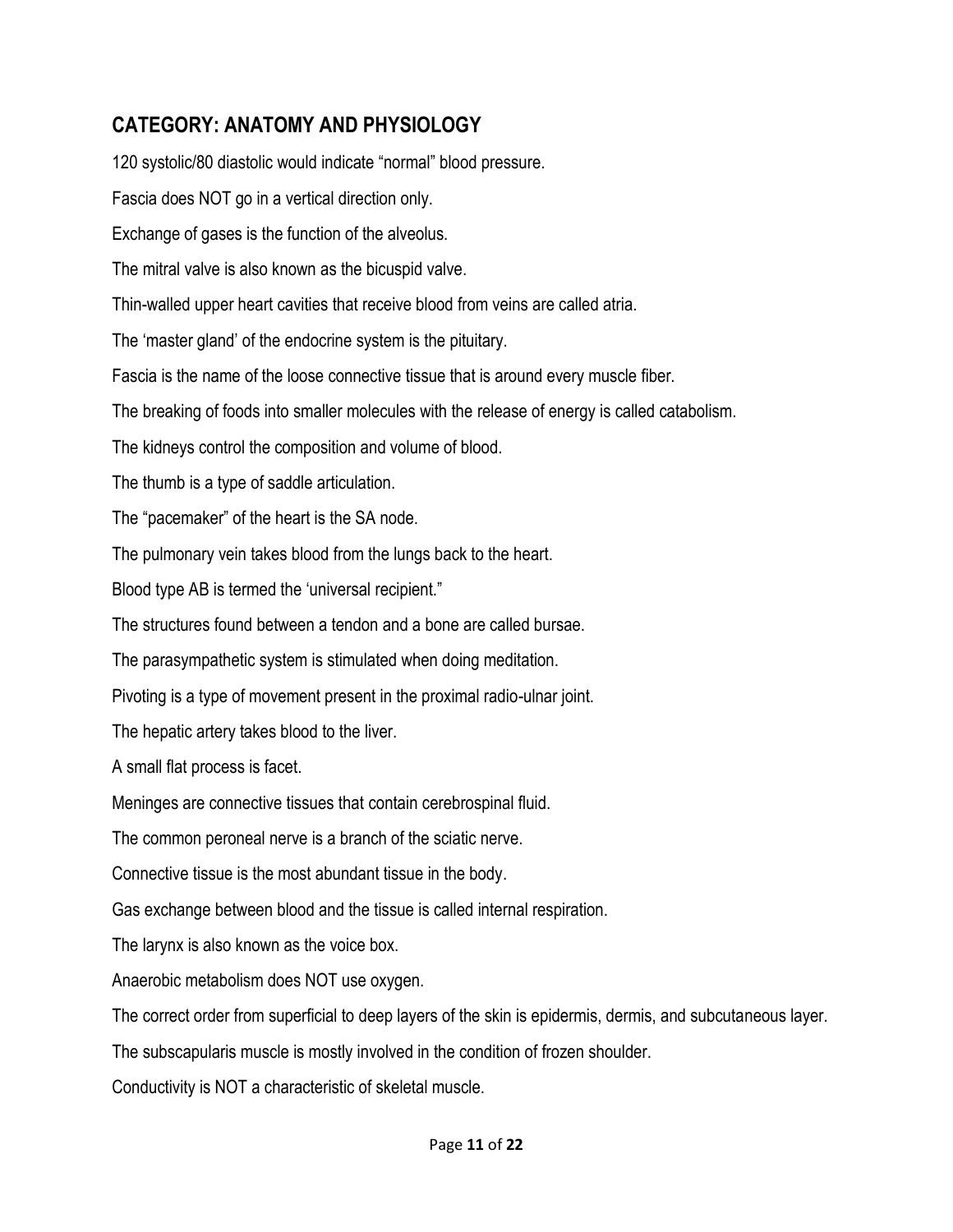The name of the process in which substances move from an area of high concentration to an area of low concentration is called diffusion.

When a person has wrist drop, the radial nerve is injured.

A blood clot that is moving through the body is called embolus.

Nephron and renal tubules are NOT a part of the digestive system.

You should be careful with the musculocutaneous nerve when working with the axillary region and are between biceps and triceps.

Ischemic is the name given to an area that is lacking blood because of constriction of muscles to the blood vessels.

Circumduction movement is sometimes described as being "cone-like."

The upper extremity is NOT a component of the axial subdivision of the body.

When massaging the thigh in the supine position, quadriceps are involved.

The phrenic nerve innervates the diaphragm.

Fascia is a connective type of tissue.

The kidneys rid the body of urea, uric acid, and ammonia.

The order of muscles from superficial to deep in the posterior lower cervical and upper thoracic regions is trapezius, rhomboids, serratus posterior and erector spinae.

Intercostals muscles are associated with ribs.

When the ventricles of the heart relaxes, it is called diastolic.

Vitamin A helps with vision.

Lactic acid is the metabolic waste that is produced in muscles that can irritate nerve endings and cause pain.

Sciatic nerve goes between the greater trochanter and ischial tuberosity.

Bronchioles are the smaller air passages that branch out from bronchi and into the segments of each lobe of the lungs.

The frontal body plane divided the body into anterior and posterior portions.

The calcaneal tendon is the strongest tendon in your body.

The nephron is the functional unit of the kidney.

The structure that carries urine from the kidney to the urinary bladder is called the ureter.

The axis is the name given to the second cervical vertebra.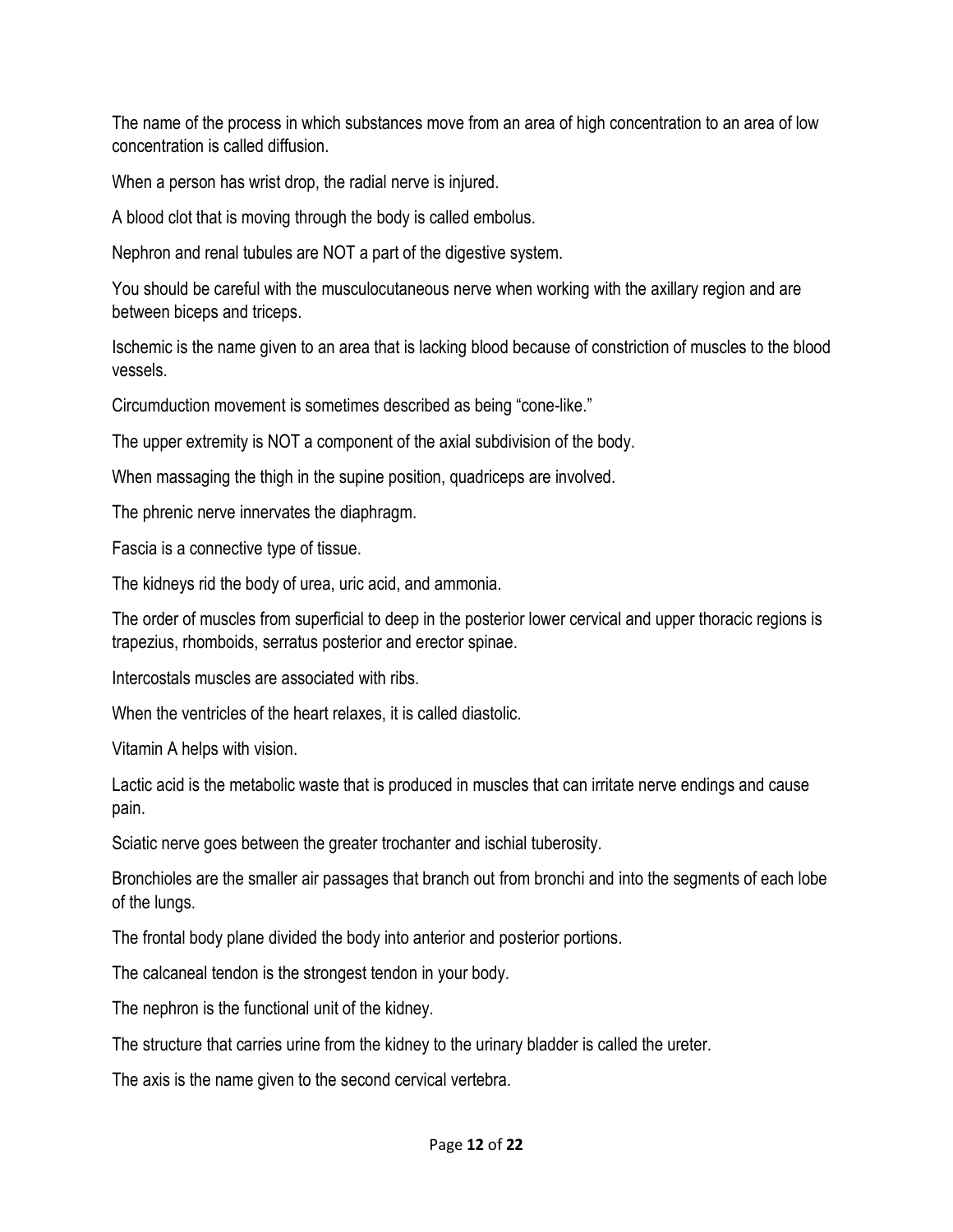Cardiac muscle is said to be striated and involuntary.

The medial plantar nerve is a branch of the sciatic nerve.

The superior vena cava carries blood to the right atrium.

Glucagon and cortisol are responsible for increasing sugar levels in your bloodstream.

Leukocytes are characterized by an ability to fight infection and they are produced in myeloid and lymphatic tissues.

Compensation is when the muscles have to take over for an injured or overworked muscle.

The portion of the alimentary canal that receives secretions from the liver and pancreas, and uses these secretions to digest all types of food is the small intestine.

The passage of food throughout the intestinal tract is possible because of peristalsis.

Components of the cardiovascular system that carry blood away from the heart are called arteries.

The correct order of the meninges from superficial to deep is dura mater, arachnoid mater, and pia mater.

The descending colon is found in the left lower quadrant or hypochondriac region.

The cerebellum of the brain controls equilibrium and balance.

The flexors of the wrist have the medial epicondyle of the humerus as their common origin.

An acidic pH is 6.

The primary function of the hemoglobin is to carry oxygen.

The cephalic vein is found between the anterior deltoid and pectoralis major muscle.

Peroneal nerve damage diminishes the ability to evert the foot.

A client comes in complaining of neck pain from a car wreck they had yesterday. They have not seen a doctor and they have a terrible headache with dizziness. You should refer them to their doctor or emergency room and reschedule the massage.

The "vital centers" are located in the medulla.

Emesis is vomiting.

Renal corpuscle and renal tubules are found inside the nephron which is the function unit of the kidney.

The semitendinosus crosses two joints.

Phalanges are classified as long bones.

Lymphocytes are also known as B cells and T cells.

Fascia is made up of collagen, elastin, and ground substance.

An anatomical structure that is part of both the digestive and respiratory systems is the pharynx.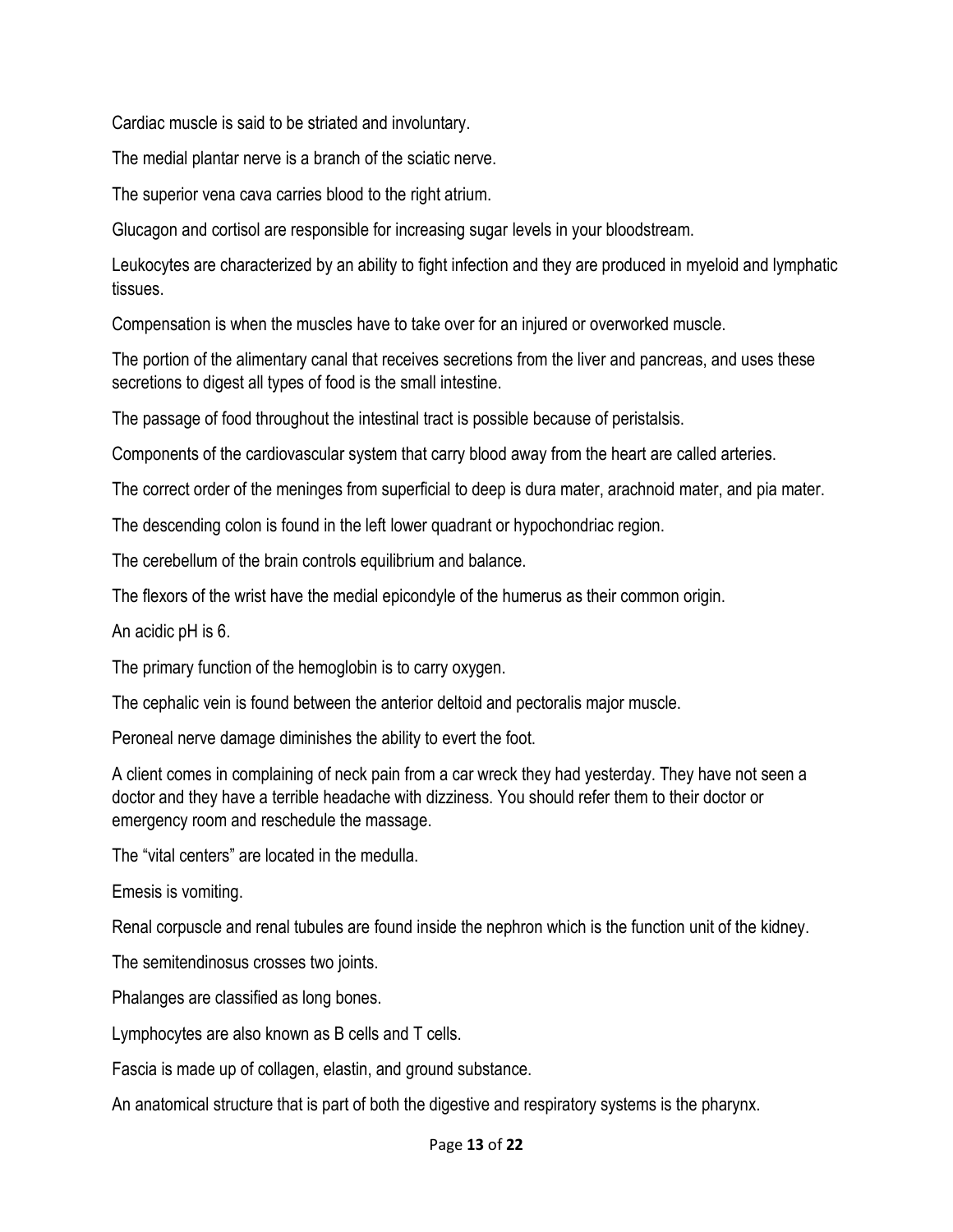The ileocecal valve is between the small and large intestines.

Damage to the femoral nerve could impair extension of the knee.

Fascia is so flexible because it has more ground substance than collagen.

Epithelial, nervous, connective and muscle are the 4 types of tissue.

Hypothalamus functions in mood and emotions (body/mind connection), hunger/thirst, rage and fear, temperature control and has neurons that functions as ductless (endocrine) glands.

The limbic system affects oxytocin.

Chronic muscle tension can affect the body by shortening tendons and ligaments, causing muscle pains, and causing headaches.

When a stethoscope is placed on the anterior chest wall, rhythmical sounds described as lub dub are heard This represents the closure of the AV and semilunar valves.

The femoral artery is found passing under the inguinal ligament.

The primary sex organs of the male reproductive system are the testes.

The glenoid fossa is a part of or located on the scapula.

Most of the exchange that occurs between the blood and the interstitial fluid occurs at the capillaries.

The liver breaks down fats.

When applying pressure to the client, the therapist should penetrate the tissue gradually and release gradually, keep the thumbs in alignment with the wrists, and apply pressure from the body weight.

Veins carry the blood back to the heart.

The ischial tuberosity and greater trochanter are used to serve to locate the trunk of the sciatic nerve.

An increase in muscle size due to prolonged physical exercise, as in weight lifting, is due to an increase in muscle cell size.

The Agonist muscle is the muscle that is concentrically contracted.

During isometric exercises, muscle length remains the same.

The primary function of a ligament is to stabilize a joint.

When a muscle is injured, surrounding muscles will tighten up to support the injured tissue and this is called splinting.

The stratum basale is the deepest layer of the epidermis where cells are produced by mitosis.

The small intestine exhibits plicae.

The endomysium, perimysium and epimysium help to form muscle.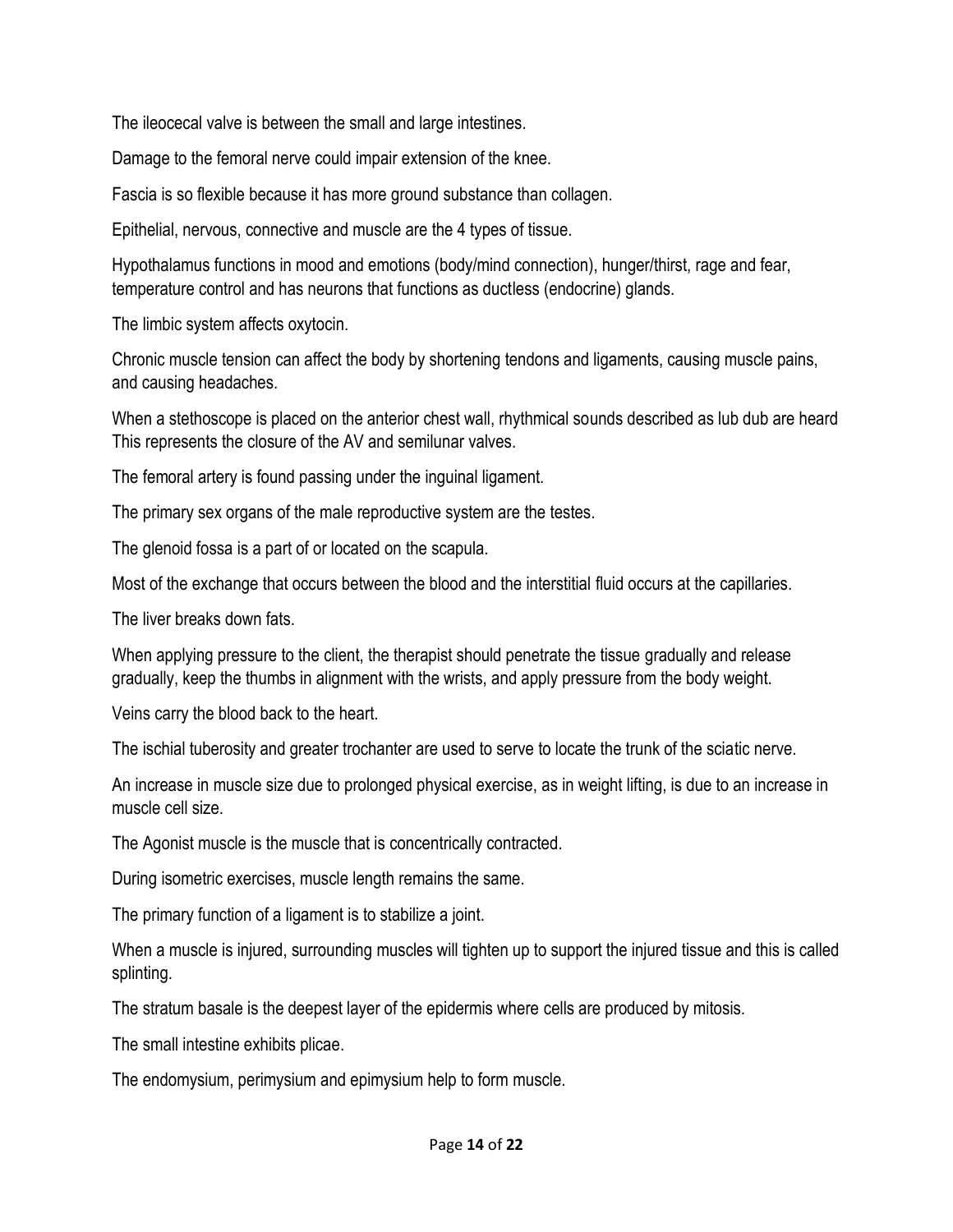Theoretically, a person with Type AB blood could receive a transfusion from a person with Type A, Type B, and Type O blood.

When the ventricles of the heart contract, this is called ventricular systole.

Psoas Major initiates walking.

Sensory neurons send impulses from the skin to the brain or spinal cord.

Deep tissue work is NOT appropriate for everyone.

A client experiences discomfort in the sigmoid part of the alimentary canal if they are constipated.

A cyst is a fluid-filled sac.

Mucous lines the digestive tract.

Scalenes can be responsible for entrapping the nerves of the brachial plexus.

Skeletal muscle contraction that is restimulated before the relaxation phase is completed is known as tetany.

Cross fiber friction is applied in the perpindicular direction on the tissue.

The tricuspid valve is found between the right atrium and right ventricle.

The anterior inferior iliac spine is the origin of the rectus femoris muscle.

Areolar is considered connective tissue.

When working the anterior neck, the carotid artery, internal jugular vein and vagus nerves should be avoided.

If the right side of the body is injured the left side can go out of balance. This is called structural compensation.

A valve that permits blood flow from the right ventricle into the pulmonary artery is called the pulmonary semilunar valve.

The process in which muscle tissue is being replaced by fibrous connective tissue is called myofibrosis.

Thrombocytes aid in the clotting mechanism.

Rectus capitus posterior major, obliquus capitus superior, and obliquus capitus inferior are muscles located in the sub occipital triangle.

Difficulty with the Rh blood factor could arise when an Rh-negative woman and a Rh-positive man produce an offspring.

When tissue is injured, collagen could form a scar.

The dendrite carries impulses toward the cell body.

Thixotropy is used to describe the softening of the ground substance within fascia.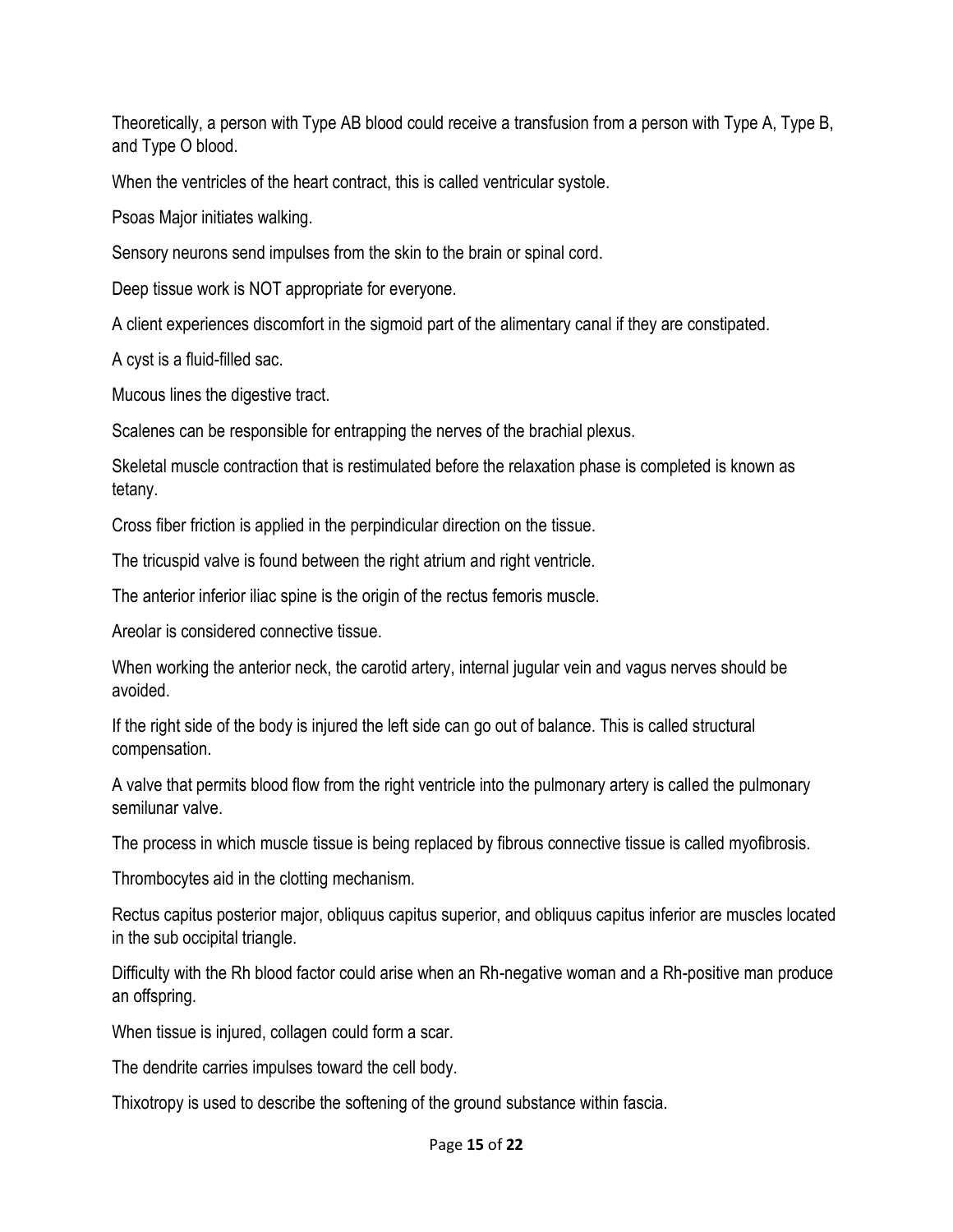The clavicle and scapula form the shoulder girdle.

A heart condition can be contraindicated for deep tissue work.

The liver drains into the hepatic portal vein.

Ribosomes are responsible for synthesis of proteins.

Myofascial release is a technique that is applied by prolonged, light pressure. It often uses skin rolling to prepare the tissue, warms the tissue, and releases restrictions between layers of connective tissue.

Most of the heat derived from muscle contraction is used to heat the body,

Bile plays an important part in the digestion of fat.

The term that describes the origin of a structure or point of attachment nearest the trunk is called proximal.

Another name given to a broad, flat tendon is aponeurosis.

The external ear and the epiglottis are examples of elastic cartilage in your body.

Plasma constitutes 55% of the blood.

A decrease in estrogen occurs in women when they reach menopause.

The scalene muscle contracts in forceful inspiration and assists neck flexion.

Redness, heat, swelling and pain are cardinal signs of inflammation.

If you notice a bump in the anterior triangle of the neck, it could be the thyroid cartilage, lymph node or submandibular gland.

The mental foramen is found on the mandible.

It is important to flush the tissue following deep tissue work with stretches.

When performing deep tissue techniques on a client, be sure and work within the pain tolerance of the client using an agreed upon method and pressure.

The skin is the largest organ in the body.

The chemical messengers of the endocrine system are the hormones.

The growth hormone stimulates protein synthesis for muscle and bone growth and it is used for maintenance and repair.

The thyroid stimulating hormone prods the thyroid gland to secrete its hormones, T3 and T4 reverses the original stimulus, stabilizing physiologic function.

Negative feedback is a response to a stimulus that moves something in the opposite or negative direction.

The testes are the male version of the gonads, which are endocrine glands.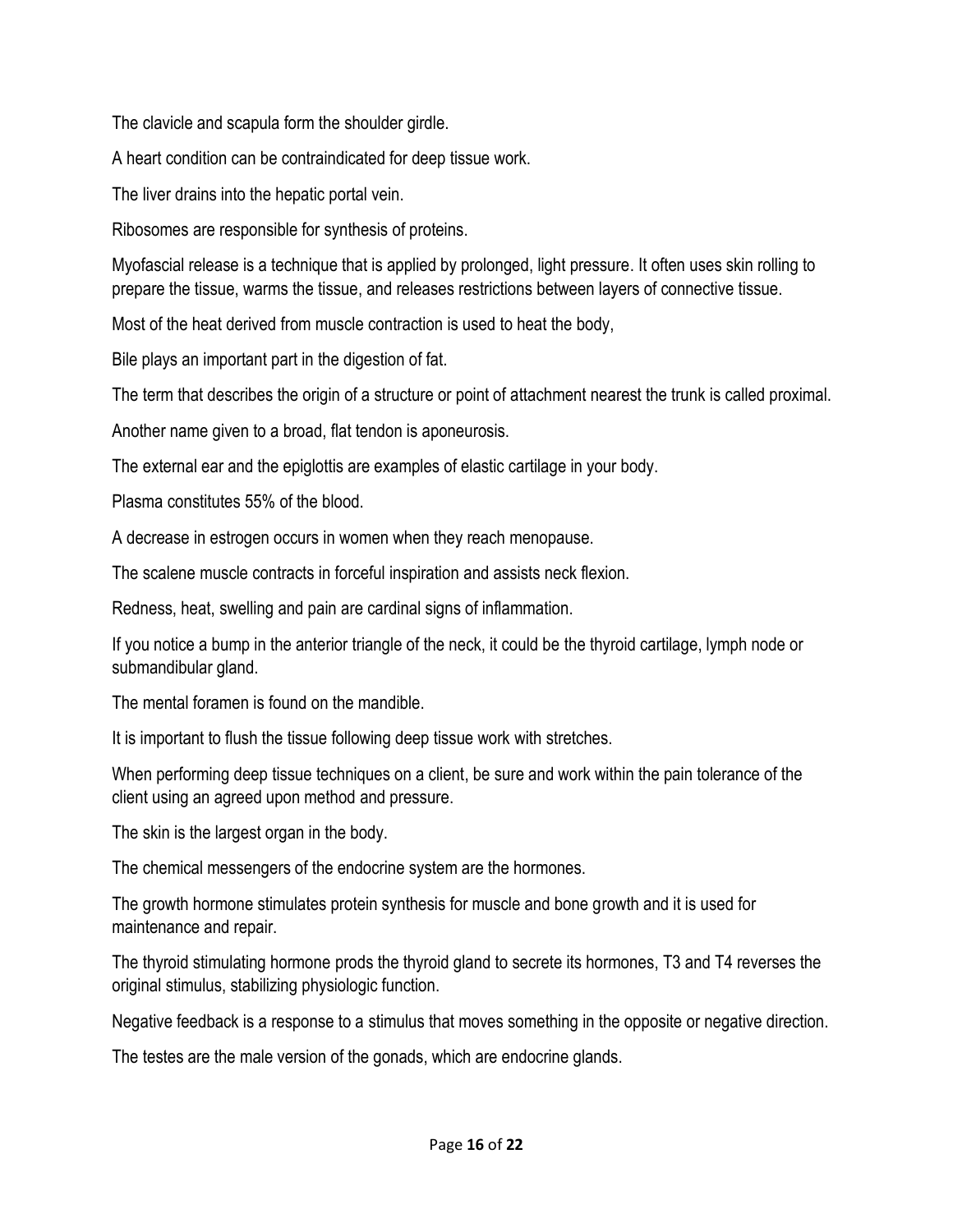The parathyroid hormone increases blood calcium levels by stimulating osteoclast activity, which decreases calcium storage in bone.

The adrenal gland is the endocrine gland which has an inner and outer region and is located superior to the kidneys.

The beta cells of the islets of Langerhans in the pancreas secrete insulin.

Hypoglycemia is the term used for low blood glucose.

Hyperglycemia is the term used for high blood glucose.

The heart has 4 chambers.

The heart wall has 3 layers and the thick muscular layer is called the myocardium.

Oxygenated blood from the left ventricle gets pumped into the aorta.

The right side of the heart pumps deoxygenated blood.

Bradycardia is the term used when a heart rate is less than 60.

The pericardium is the double layered sac that surrounds the heart.

Inflammation is the body's response to injury, irritation or infection.

The largest lymphatic organ is the spleen and lies within the left lateral rib cage.

The lymph is derived from interstitial fluid.

The lymph nodes are the bean shaped structures located along the lymphatic chain.

B cells mature in the bone marrow.

Gas exchange, olfaction and sound production are functions of the respiratory system.

The upper respiratory tract includes the nasal cavity, the pharynx and the larynx; however, does not include the lungs.

The vocal cords are located in the larynx.

The main muscle of respiration is the diaphragm.

Bronchitis is inflammation of the bronchial mucosa with resultant swelling and mucus hypersecretion.

The functions of the digestive system are digestion, absorption, and elimination.

The duodenum is the first section of the small intestine. The liver, gallbladder and pancreas have ducts located in the duodenum.

The filtering units of the kidneys are nephrons.

Renal calculi are characterized by stones in the kidneys.

A muscle that is located on the lateral side of the lower leg is called the peroneus longus.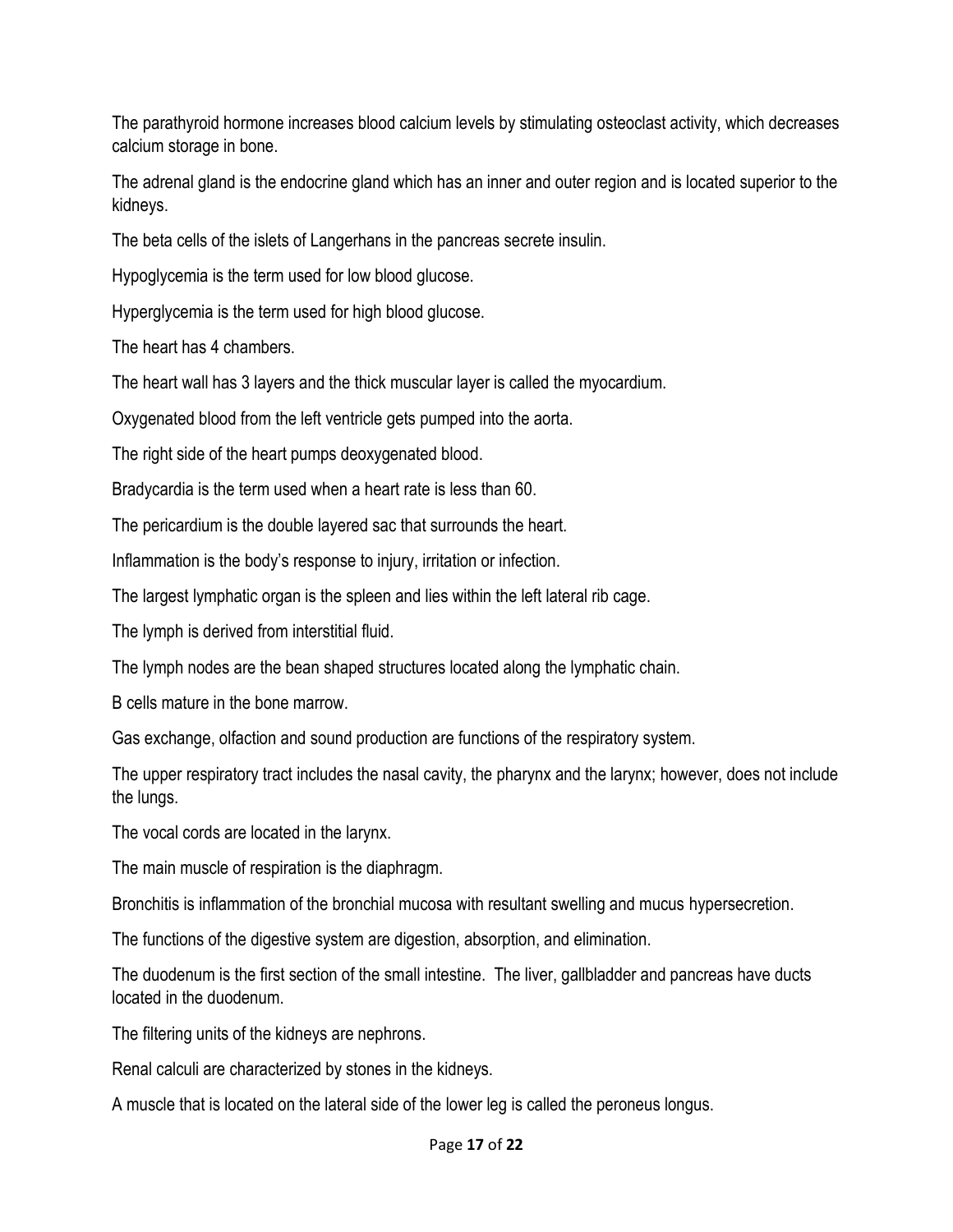The tibialis anterior is the muscle that acts as an antagonist to the gastrocnemius during plantar flexion.

The extensor digitorum longus is the muscle that acts as a synergist with peroneus longus during eversion of the foot.

The extensor digitorum brevis is the muscle that acts as an antagonist to the flexor digitorum longus during flexion of the second through fifth toes.

Capillaries are vessels which serve as nutrient and waste exchange sites between the body's tissues and the blood.

The lymphatic system carries fats from the intestines to the bloodstream in addition to helping the immune system.

The axial skeleton includes the vertebral column and ribs.

The synovial joint contains a joint cavity.

A hinge joint allows flexion and extension movements.

An ellipsoid joint can be found at the wrist (radiocarpal).

The type of joint that is found between the carpals, as well as the tarsals, is a gliding joint.

The saddle joint is an example of the articulation between the trapezium and the first metacarpal of the thumb.

The long head of the biceps brachii passes through the intertubercular groove.

The biceps brachii is the strongest muscle of supination, when the elbow is flexed.

Pronation of the forearm would lengthen the fibers of the biceps brachii when the elbow is flexed.

As you follow the biceps brachii belly proximally, it becomes deep to deltoid.

The origin of the biceps brachii's short head is the coracoid process of scapula.

The insertion of the biceps brachii is the radial tuberosity and bicipital aponeurosis.

Flexing the elbow is an action of the biceps brachii.

Bicipital aponeurosis is the thin sheet of fascia extending off the distal tendon of the biceps brachii.

The three bones that make up the shoulder complex are the clavicle, scapula and humerus.

Both sternoclavicular and acromioclavicular are synovial type of joints.

The glenohumeral joint is formed where the humerus and scapula meet.

The clavicle bone of the shoulder region is the last of the skeletal system to completely develop.

The medial border of the scapula serves as an attachment site for both the rhomboids and serratus anterior.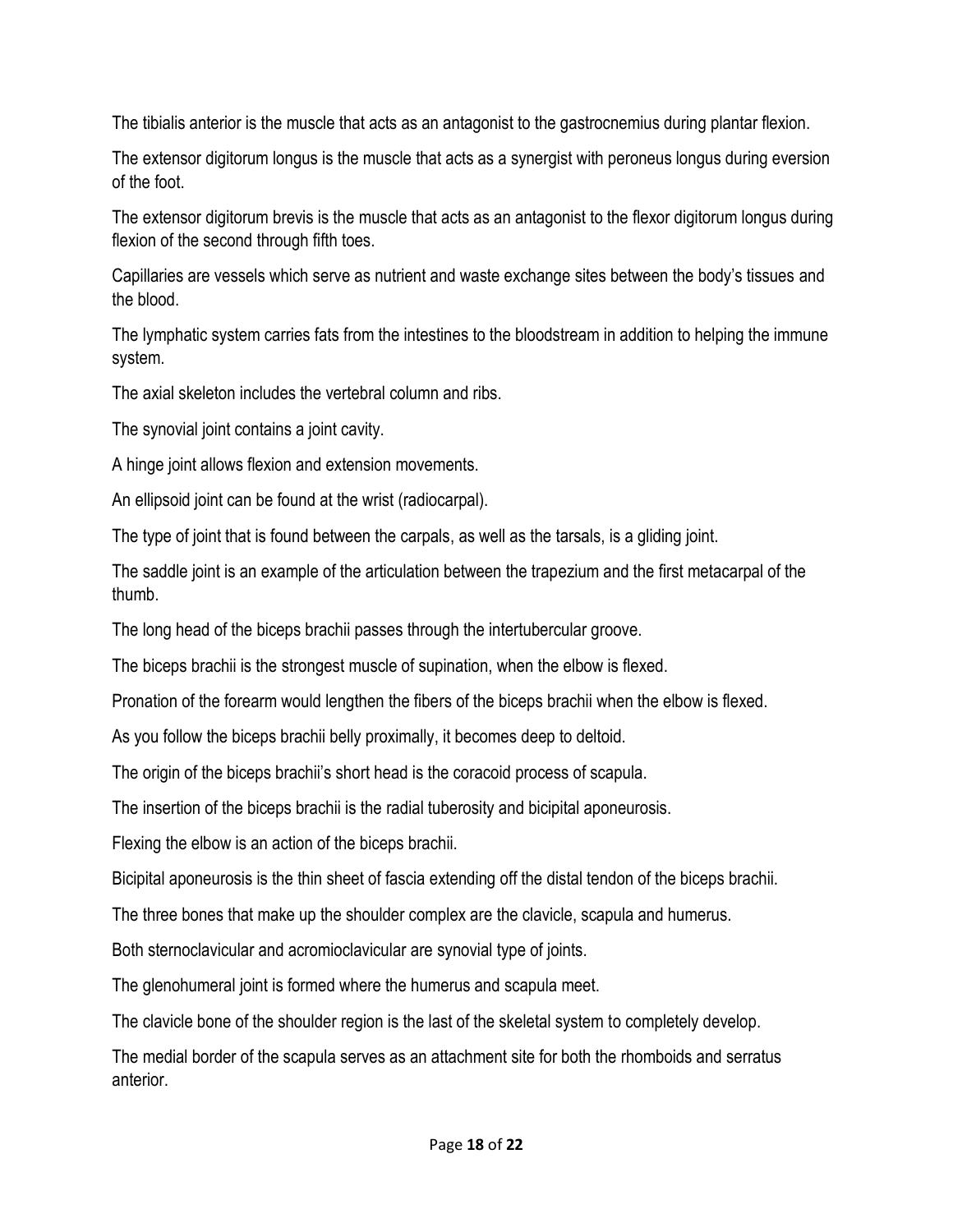A "winged scapula" often indicates a weakness in the serratus anterior.

To locate the superior angle of the scapula, you must palpate deep to the trapezius.

The infraglenoid tubercle serves as an attachment site for the long head of triceps brachii.

The lateral border of the scapula serves as an attachment site for teres major and teres minor.

The infraspinous scapular fossa can be isolated by placing your fingers on the spine of the scapula, the medial border and lateral border.

The supraspinous fossa is located just superior to the spine of the scapula.

Palpating laterally along the supraspinous fossa, your fingers will bump into the acromion and clavicle.

Three of the scapular fossae contain infraspinatus, supraspinatus and subscapularis.

The anterior surface of the medial border of the scapula serves as an attachment site for the serratus anterior.

To locate the subscapular fossa when your partner is in a sidelying position, you slowly sink your thumb under the lateral border of the fossa's surface. Your other hand can maneuver the client's arm and scapula in a way that allows the thumb to sink in further to help access the fossa.

The trapezius and deltoid muscle have the acromion in common as an attachment site.

When palpating the clavicle, you will feel the sternal end curving inferiorly.

You are likely to find the coracoid process along the deltopectoral groove.

The deltoid tuberosity is located on the lateral side of the mid-humeral shaft.

The biceps brachii and coracobrachialis muscles share the coracoid process as a common attachment site.

The greater tubercle serves as an attachment site for three of the four rotator cuff muscles.

The lesser tubercle serves as an attachment site for the subscapularis.

A tendon of the biceps brachii lies within the intertubercular groove.

The greater tubercle can be located by sliding off the acromion, inferiorly and laterally, approximately one inch.

In anatomical position, the coracobrachialis is deep to the pectoralis major and anterior deltoid.

Shoulder abduction would lengthen the fibers of the coracobrachialis.

To locate the belly of the coracobrachialis with your partner in a supine position, you slide off the pectoralis major and into the axilla.

The coracoid process of scapula is the origin of the coracobrachialis.

The medial surface of the mid-humeral shaft is the insertion of the coracobrachialis.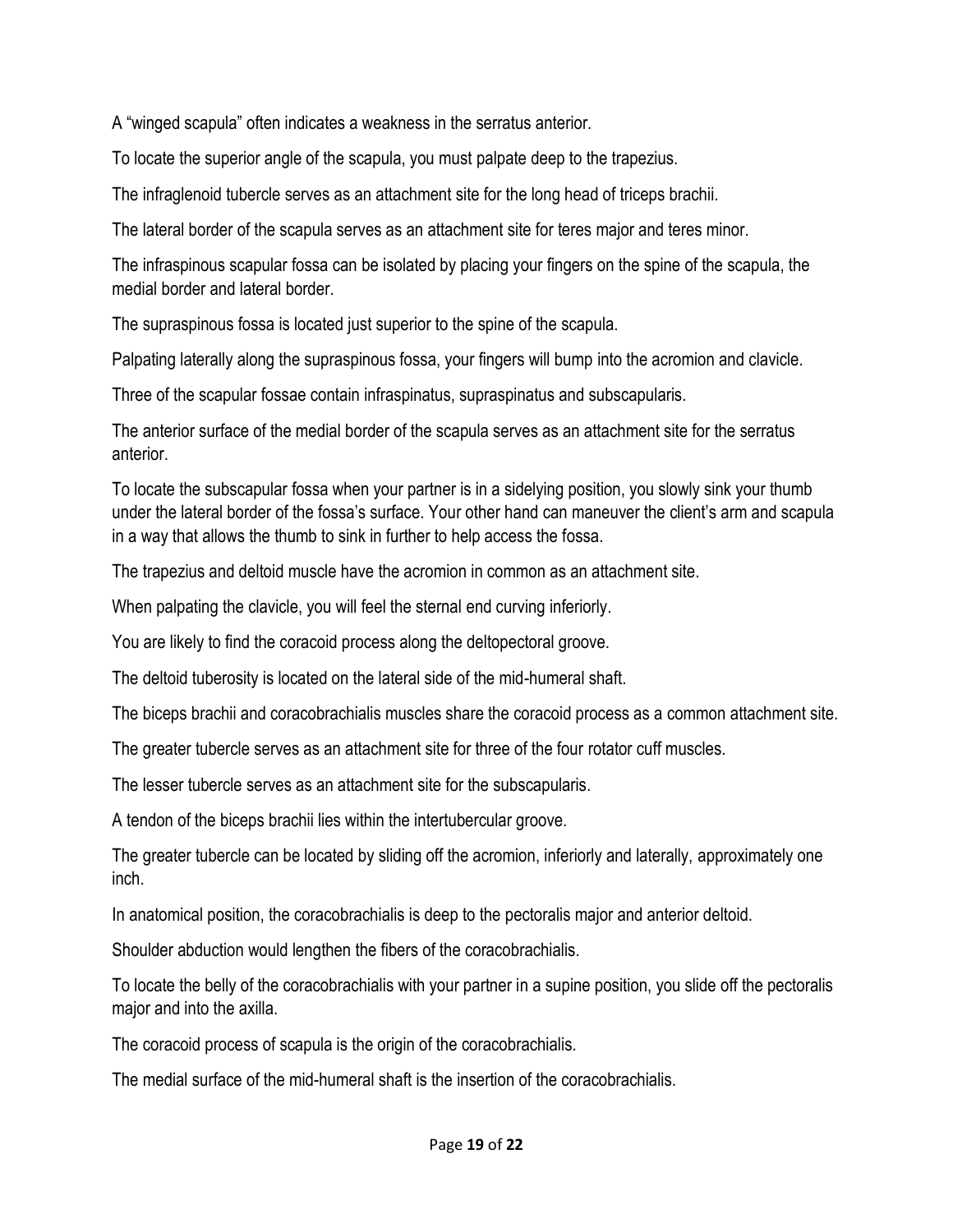Flexing the shoulder is an action of the coracobrachialis.

The origin of the deltoid is identical to the insertion of the trapezius.

You can ask your partner to perform abduction at the shoulder in order to contract the entire deltoid.

The anterior fibers of the deltoid do NOT horizontally abduct the shoulder.

An extension of the shoulder would lengthen the anterior fibers of the deltoid.

Lateral one-third of clavicle, acromion and spine of scapula is the origin of the deltoid.

The deltoid tuberosity is the insertion of the deltoid.

Abduction of the shoulder is an action of all fibers of the deltoid.

The middle portion of the latissimus dorsi, next to the lateral border is easiest to grasp.

The teres major is a complete synergist with the latissimus dorsi and is sometimes called "lat's little helper."

Lateral rotation of the shoulder is NOT an action created by contracting the latissimus dorsi.

Abduction would lengthen the fibers of the latissimus dorsi.

Adduction would shorten the fibers of the teres major.

The thoracolumbar aponeurosis is one origin of the latissimus dorsi.

The intertubercular groove of the humerus is the insertion of the latissimus dorsi.

Medially rotating the shoulder is an action of the latissimus dorsi.

The lower half of the lateral border of the scapula is the origin of the teres major.

The crest of the lesser tubercle of the humerus is the insertion of the teres major

Extending the shoulder is an action of the teres major.

With your partner in a prone position, resisted medial rotation of the shoulder can be performed to create a strong contraction of the latissimus dorsi.

The lateral border of the scapula can help distinguish the teres major from the latissimus dorsi fiber.

Rotation of the neck to the left would lengthen the fibers of levator scapula on the right side of the body.

Transverse processes of 1st – 4th cervical vertebrae is the origin of the levator scapula.

The medial border of scapula, between superior angle and superior portion of spine of scapula is the insertion of the levator scapula.

Elevating the scapula is an action of the levator scapula.

You can ask your partner to elevate the scapula to enable you to feel the levator scapula contract.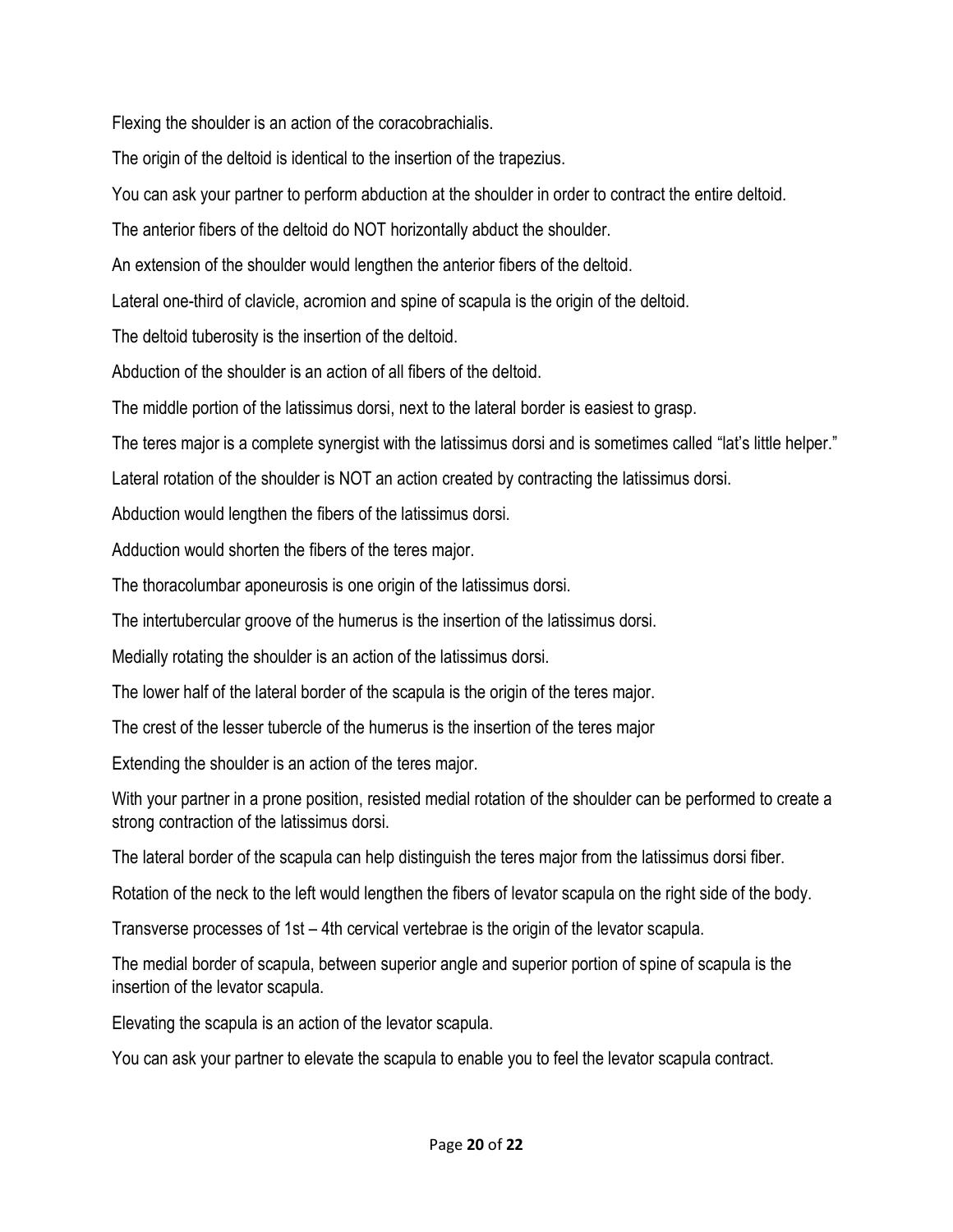The levator scapula is situated between the splenius capitis and posterior scalene muscles on the lateral side of the neck.

With your partner in a supine position, rotate his head 45 degrees away from the side you're palpating to make the levator scapula more accessible.

When exploring the origin attachment site of the levator scapula, there is potential to create nerve compression.

The deltoid is completely superficial.

The pectoralis major (lower fibers) act as an antagonist to the biceps brachii during shoulder flexion.

The infraspinatus acts as a synergist with teres minor during lateral rotation of the shoulder.

The rhomboid major acts as an antagonist to the lower fibers of the trapezius during depression of the scapula.

The serratus anterior acts as a synergist with the pectoralis minor during abduction of the scapula.

The levator scapula helps to create downward rotation of the scapula.

The pectoralis major is divided into three segments: clavicular, sternal and costal.

The pectoralis major is an antagonist to itself.

The medial half of clavicle and sternum is a part of the origin of the pectoralis major.

The crest of the greater tubercle of humerus is the insertion of the pectoralis major.

Horizontally adduct the shoulder is an action of the pectoralis major's upper fibers.

Communication is the MOST important aspect of your approach to palpating near breast tissue.

If you follow the pectoralis major laterally, it runs deep to the fibers of the deltoid.

The pectoralis minor could create a neurovascular compression on the axillary artery, brachial plexus, and axillary vein.

The pectoralis minor is located deep to the pectoralis major.

The pectoralis minor attaches to the coracoid process.

Abduction of the scapula would shorten the fibers of pectoralis minor.

The third, fourth and fifth ribs are the origin of the pectoralis minor.

The medial surface of coracoid process of scapula is the insertion of the pectoralis minor.

Abduction of the scapula is an action of the pectoralis minor.

The rhomboids are located in the space between the vertebral column and scapula.

The rhomboids are superficial to the erector spinae and deep to the trapezius.